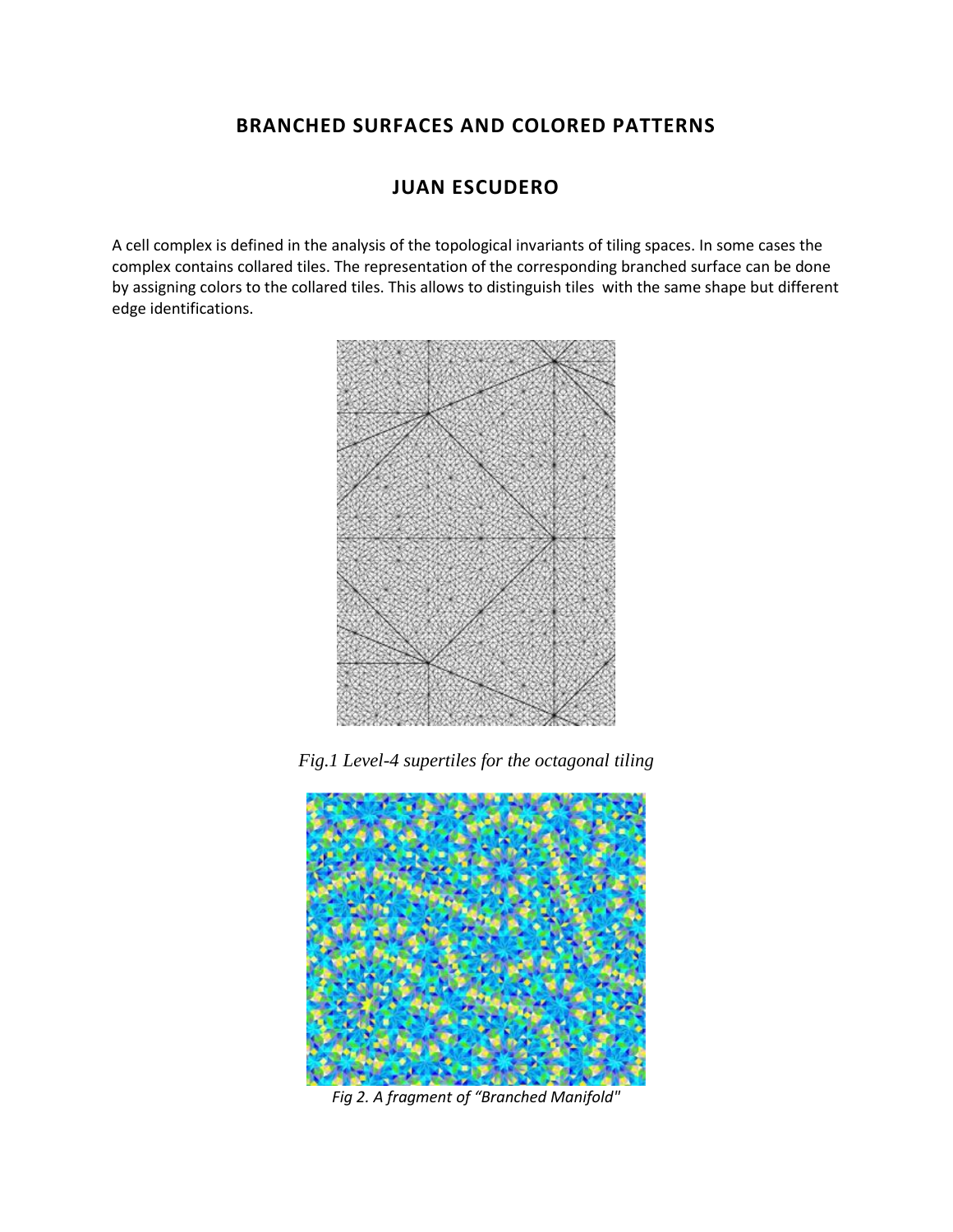

*Fig 3. "Nueve y 220-A" is based on a nodal surface with degree nine and cyclic symmetry.*

### **1.-Introduction**

Artists, scientists and mathematicians share instinctive feelings about order and disorder. One of the fields where this is apparent is the mathematical theory of long range aperiodic order, because of its implications in the arts.

Aperiodic tilings are geometric objects lying somewhere between periodicity and randomness. In the 1960´s Wang and Berger introduced aperiodic sets of tiles in the treatment of certain problems in logic. The question was whether or not it is possible to determine algorithmically if given a set of tiles they tile the plane. The cardinal of the tile sets was very high and examples with few prototiles were constructed later by Robinson, Penrose, Ammann, and others. Since the discovery of quasicrystals in the 1980´s, the generation of ideal quasiperiodic structures has been a problem studied mainly by mathematicians and physicists.

Recently it has been suggested that aperiodic order already was present in the medieval islamic architecture. [8] Periodic and non-periodic girih (geometric star-and-polygon, or strapwork) patterns were on the basis of the designs. In particular by using certain substitutions in five girih tiles, a pattern on the Darb-i Imam shrine (Isfahan, Iran, 1453 C.E.) can be mapped into a decagonal quasicrystalline Penrose pattern with few defects. The girih tiles have the shape of the decagon, pentagon, hexagon, bowtie and rhombus. They can be seen in one of the panels of the Topkapi scroll (Topkapi Palace Museum in Istanbul), drafted by Islamic designers to transmit architectural procedures. The authors in [8] also claim that a selfsimilarity transformation, or subdivision of large girih tiles into smaller ones, was known by islamic architects.

In the 20th century, there are also many examples of non-periodic order in the arts. Xenakis, while working as an engineer in Le Corbusier's office, was responsible for the design of the undulating glass panels at the facade of the monastery of St Marie de La Tourette. Four one-dimensional tiles in golden proportion and their combinatorial distributions were the constructive units. [10] At the same epoch he employed Fibonacci series to organize the temporal sections in Metastasis, a work based also on ruled surfaces in the form of continuous massive glissando structures. The idea of transforming graphics into sound was elaborated by Xenakis at the UPIC system in the late 1970´s.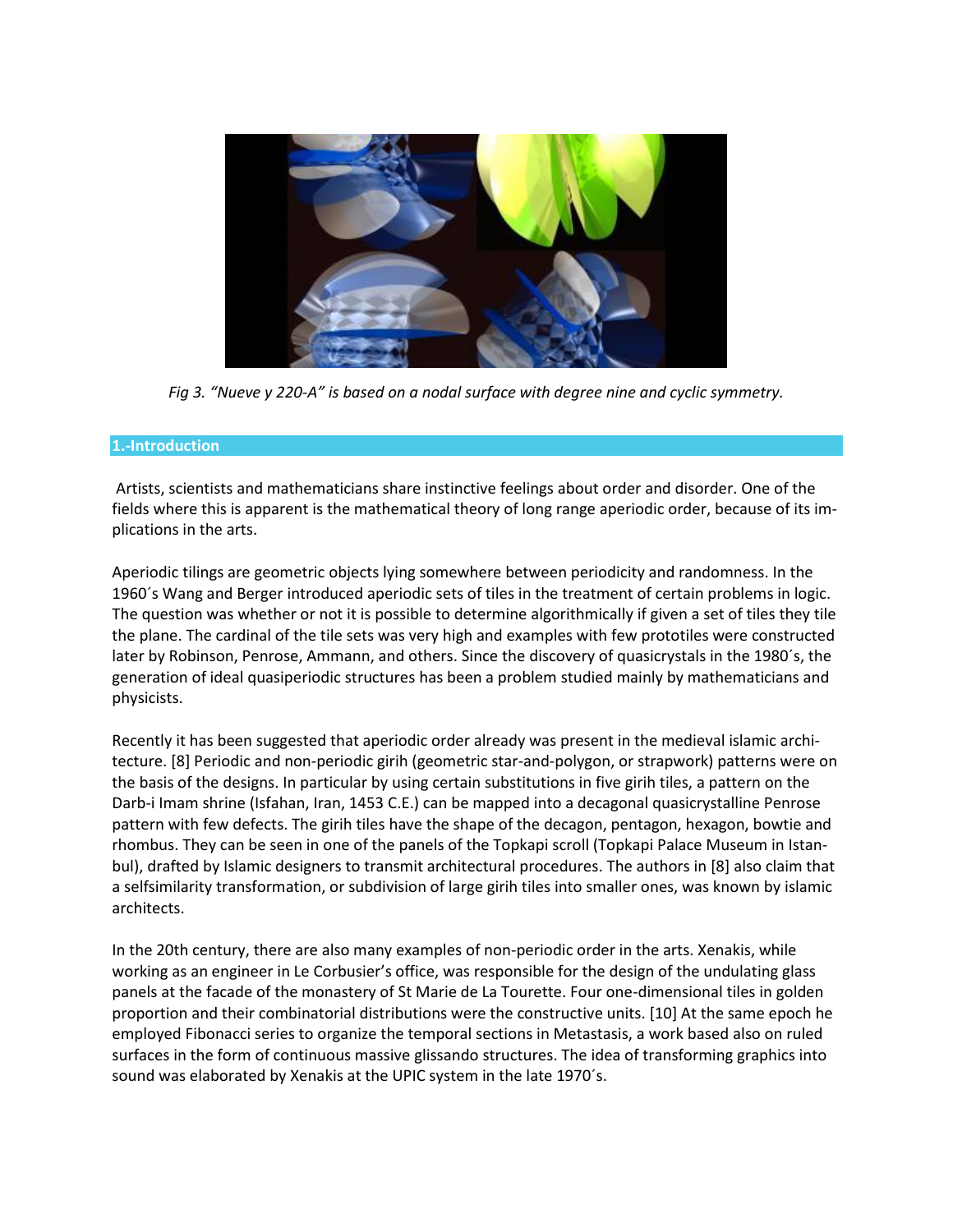Aperiodic order is present also in the design of more recent architecture. Penrose tilings, with tiles appearing in ten different orientations, are used in the Royal Institute of Technology RMIT and the pinwheel tiling, with tiles appearing in all rotation angles, in the Federation Square buildings, both in Melbourne, Australia. Obviously in many cases, the use of patterns with interesting mathematical properties does not necessarily give results aesthetically appealing.

From a mathematical point of view, the appropriate space in pattern analysis is not the original surface but a folded version of it which is called the orbifold. [1] The set of points of the same kind is called the orbit of the symmetry group and the folding takes all the points of the same kind to a single point. Repeating patterns can be folded into an orbifold on some surface. The description of manifolds in two dimensions is often done by identifying some edges of simpler surfaces. Deterministic and random aperiodic tilings in two and three-dimensional manifolds have been presented in the past few years (see [5] and references therein).

There are several methods for constructing aperiodic tilings: cut-and-project methods, substitutions and matching rules. Substitution tilings grow by iteration of a set of inflation rules applied to a given set of prototiles. A tiling space can be seen as the set of tilings that locally look like translates of a fixed tiling. For the analysis of the cohomology of tiling spaces a type of cell complex is defined. [9] For each particular case the complex contains a copy of every kind of tile that is allowed, with some edges identified, and the result is a branched surface that can not be represented properly in three dimensions. A way to get an idea about it is to generate a pattern where the basic polygons with the same shape, color and orientation represent the same tile in the complex. [7] The topological interpretation is that if somewhere in the pattern a tile shares an edge with another tile, then those two edges are identified. The goal in the geometric representation is to visualize in some way the space unfolded without need of supplementary dimensions.

In the visual and sound arts, this type of constructions have potential interest as a system of reference in constrictive preforming for channeling the expressive energies.

### **2.-A branched surface associated to an octagonal tiling space.**

In a substitution tiling the pattern obtained after applying n times the inflation rules to a given prototile is called a level-n supertile. A substitution is said to force the border if there is a positive integer n such that any two level-n supertiles of the same type have the same pattern of neighboring tiles. Tiles labeled by the pattern of their neighbors are called collared tiles. When the substitution does not force the border, collared tiles can be used for the study of a type of topological invariants known as Cech cohomology groups. [9,7] In what follows I discuss how the procedure is applied to one of the octagonal tilings introduced in Escudero. [3] The study of its cohomology motivates the generation of colored aperiodic tessellations which represent branched surfaces. [6] In contrast to other well-known octagonal examples with the silver mean as scaling factor, like the Ammann-Benker patterns, this substitution does not force the border.

A vertex configuration is a set of tiles sharing a vertex. The first step in the construction consists in analyzing the dynamics of the vertex configurations. The tiling has the property of finite local complexity, which means that for some positive real number R, the tiling contains, up to congruence, only finitely many local patches of diameter less than R. Also it is uniquelly ergodic, namely, it has well defined patch frequencies. In general after n inflation steps all the vertex configurations are transformed into a finite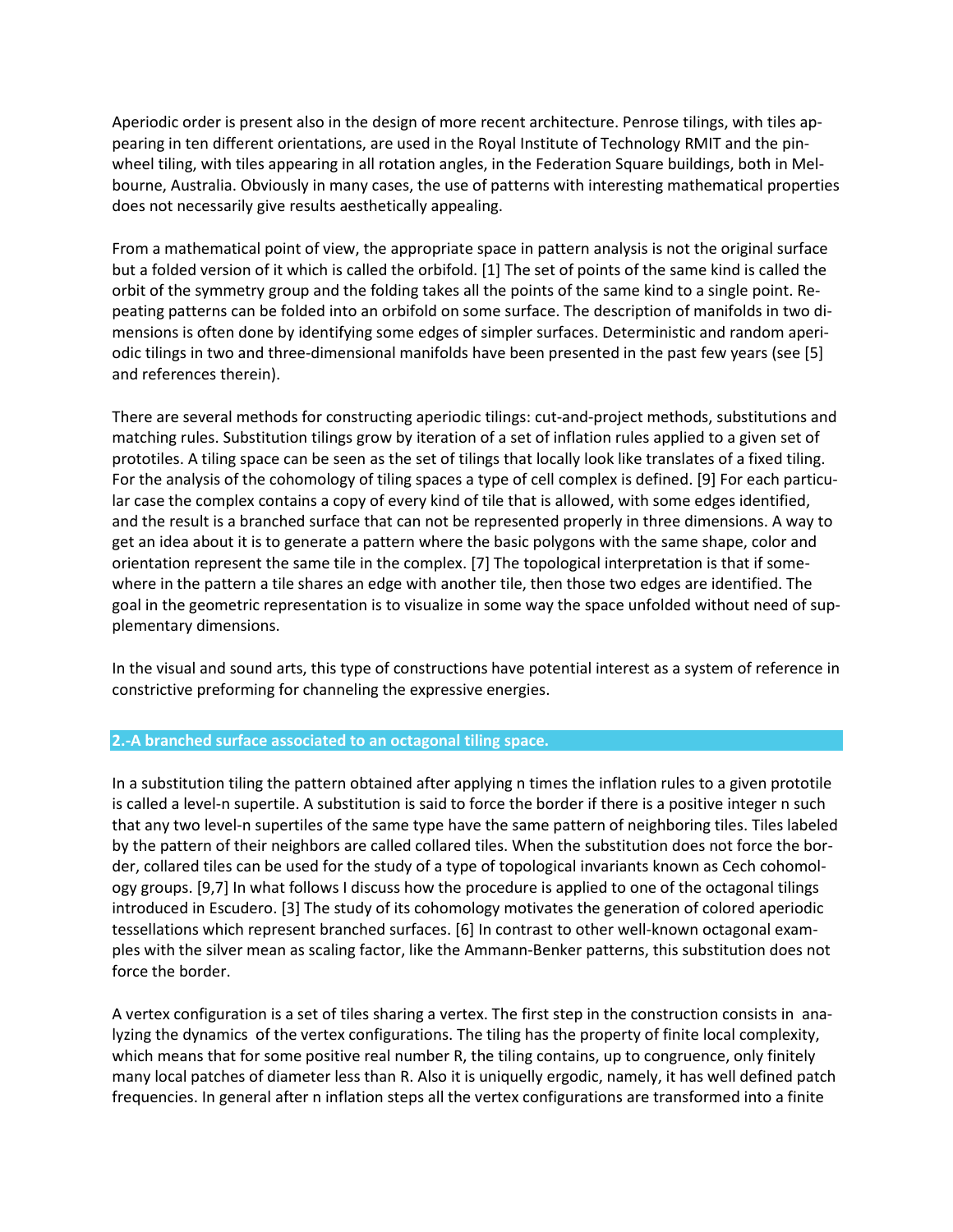subset. In this case it is formed by just two vertex configurations. This is the set of vertices taken to form the cell complex.

The tilings with eight-fold symmetry in [3] have four triangular prototiles represented by the letters A,B,C,D. Their edge sets are: A(a,b,b), B(g,d,e), D(g,b,b), E(b,b,z), wherea,b,g,d,e,z represent the edges having lengths 2c1,1, 2c2, 2c1c2, 2c2c3, 2c3, respectively, with ck =cos(k pi / 8).

Iteration of the inflation rules applied to a given prototile shows that there are, up to mirror reflection, forty-one vertex configurations. After four inflation steps all of them are transformed into just two, that we label 1 and 2. This can be seen in Fig.1, where the superposition of two patterns separated by four inflation steps is shown. The vertices transform into themselves under the application of the inflation rules: 1->1, 2->2. In Figs.1 and 2 we can see both: the vertex 1 has star shape with sixteen A-type prototiles (blue), and the vertex 2 has ten A-type (eight of them yellow-green) and two of type D (green).

The edges and tiles appear in eight different orientations. By analyzing level-4 supertiles, we get the sets of possible collared tiles and edges. Having in mind the different edges and vertices we can construct a cell complex which contains 25 collared prototiles, up to mirror reflection and orientation. In order to distinguish the prototiles with the same shape we assign them colors. More than one hundred colored vertices from the forty-one initial vertex configurations appear. A fragment of the pattern representing the corresponding branched surface can be seen in Fig.2.

The collared pattern can be described in terms of formal language theory, more precisely, with the help of Lindenmayer systems. [3] The words characterize the tilings in a unique way. The word production rules are defined with the intention to describe finite patterns by word sequences as a kind of symbolic dynamical system, which is very "natural" in one dimensional substitutions like the Fibonacci sequence. In one dimension if two letters appear consecutively then the corresponding tiles appear together in the geometric representation. In order to generalize this to two and higher dimensions one has to introduce a bracket structure and the letters in the alphabet represent oriented prototiles. The allowed words in the formal language then are of the type ((ABC)(FA)(DE)). The geometric interpretation is as follows: A and B appear together in the word and there is only one way to "glue" the corresponding oriented tiles edge-to-edge. The same applies to the supertiles represented by (ABC) and (FA) or to (((word1))) with (((word2))) ... if they appear consecutively in a given word (notice that C and F will not appear, in general, adjacent in the geometric structure). A bracket belonging to the alphabet has to be interpreted not as a tile, but as a way to group tiles to get supertiles. The use of brackets mimics the hierarchical structure and it seems that they are not avoidable (without losing the result that if two letters representing tiles appear consecutively then the corresponding tiles can be glued in only one way). The model has the advantage that can be applied to higher dimensions as well.

### **3. Concluding remarks**

In the construction of the cell complex another point of interest is to analyze the ways color can interact with the symmetries of the pattern. For a discussion of the mathematics of color symmetry see. [1] Here there is a freedom in the color selection and the final results can be very different, due to the emphasis in distinct geometric substructures. When we take into account the set of the patterns obtained by all the possible color selections we are approaching to a metaphor of the concept of rhizome which is made of plateaus. Each pattern would be an image of a plateau or "continuous, self-vibrating region of intensities whose development avoids any orientation toward a culmination point or external end." [2] Also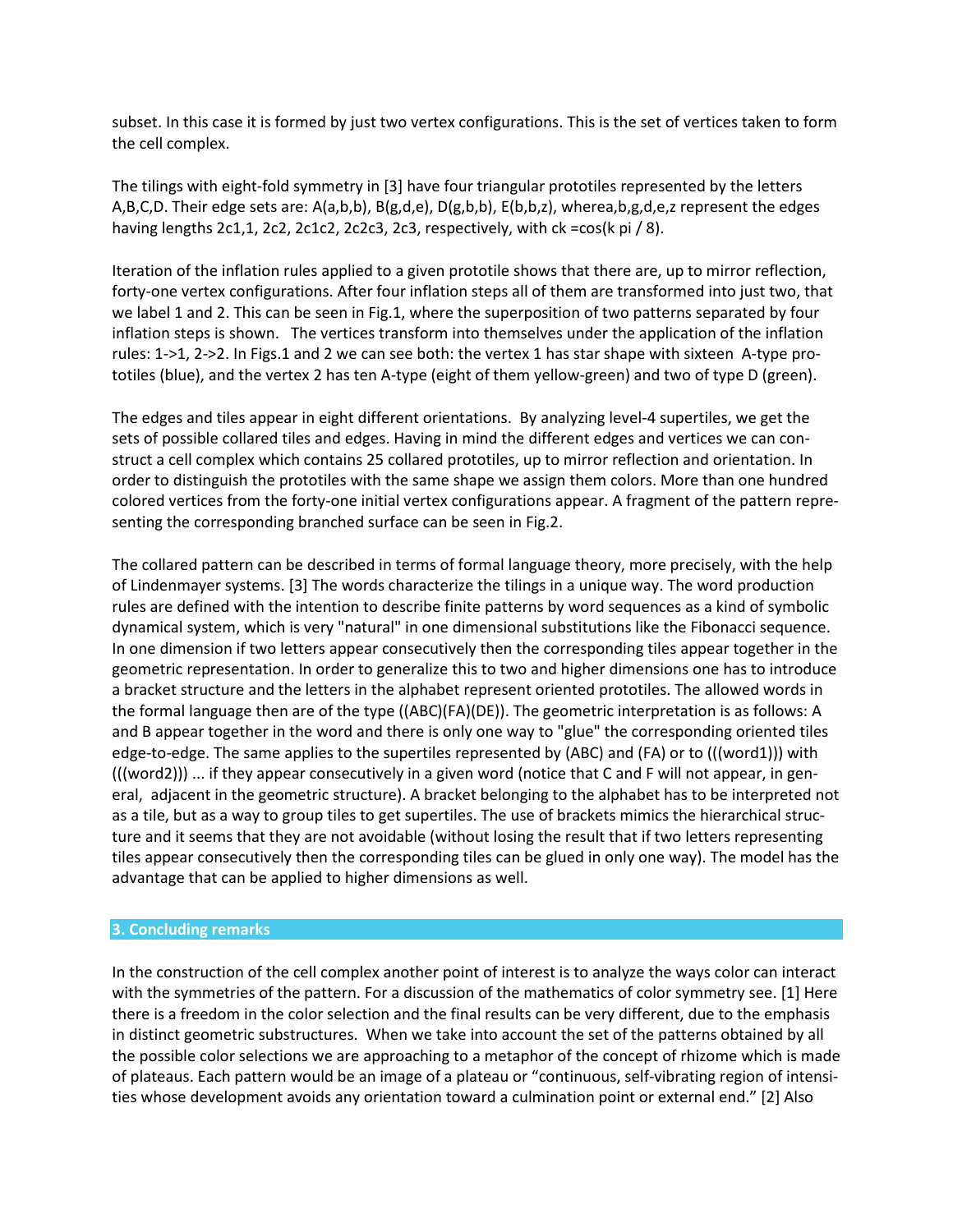each pattern is related to any other pattern and can be generated starting in a limitless number of ways. There is a principle of connection and heterogeneity in the sense that any local geometric configuration appears in some other place, in fact, in infinite places when the plane filling structure is considered. The pattern is made of lines and occupy all the dimension of a "plane of consistency" following a principle of multiplicity. Each plateau here would have a strong principal unity of root-tree type because its generation is the result of successive iteration of a large set of inflation or substitution rules in a Lindenmayer system. However the whole set of colored patterns does not have this arborescent characteristic.

The basic symmetries are continuously broken and have to be perceived in a dynamical way as would be the case if temporal phenomena were embedded. There are also various levels of perception depending on the distance of observation. The image can then be seen as a kind of nomad place. While we contemplate it we travel through a space in constant change, where local configurations of just four shapes, like a ritornello, always reappear but in different surroundings. This property is preserved when we extend the pattern to infinity, but we can have a sensation of it by observing a finite fragment.

The simplicial arrangements of lines given in [5] are the basis for the derivation of non-periodic planar tilings with any symmetry. The analysis of their associated topological invariants provides a rich source of branched surfaces generation. In addition, certain families of simple subarrangements can be used for the construction of algebraic surfaces with many nodal singularities that can be represented in 3D. In Fig.3 it is shown a work based on a surface corresponding to a polynomial of degree nine obtained from one of the arrangements with 18 lines in [5] and containing the seven prototiles of a series of tilings introduced by the author in 1998. It has cyclic symmetry and 220 real nodes.

In the time domain, substitution tilings and their appearance in the field of astronomy have been on the basis of the formal procedures in several instrumental, vocal and computer generated works, where time harmonizations and sound synthesis derived from spectra of aperiodic ordered sequences play a central role. [4] One of the pieces where this techniques are present is *Yod*, for 6 percussionists and computer, performed by the austrian group Studio Percussion Graz at the 2005 ISCM World Music Days in Zagreb. On the other hand certain identifications leading to quotient spaces and orbifolds have been commonplace in musical practice. A recent work, where this and other concepts of combinatorial topology are explored as part of the precompositional materials is *Los límites móviles del agua* for two pianos, which the Ensemble Surplus plans to perform in Freiburg, Germany.

Both the visual and sound works must be regarded as projections from the same rhizomatic space. They are just manifestations of some of its infinite plateaus.